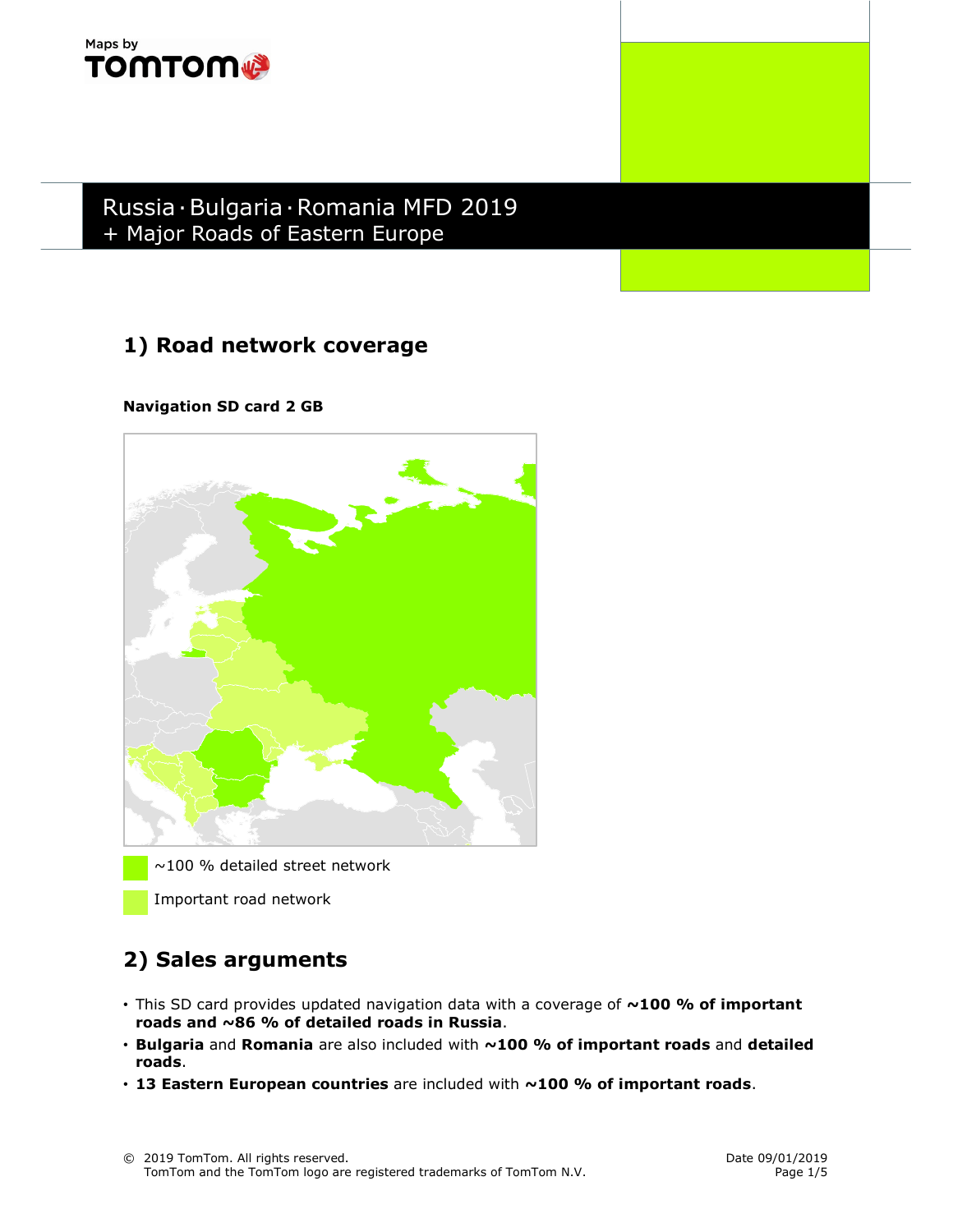#### Maps by **TOMTOM®**

### Russia∙Bulgaria∙Romania MFD 2019 + Major Roads of Eastern Europe

- Find the most direct route to your exact destination, right down to the house number, thanks to detailed **door-to-door navigation** in Russia ( $\sim$ 70 %, in larger urban areas) and in **Bulgaria** ( $\sim$ 56 %) and **Romania** ( $\sim$ 53 %).
- Selecting your navigation destination in Russia via postal codes is possible.
- Find your way to the action with nearly 790 000 extensive Points of Interest (POI) all over Eastern Europe and Russia such as restaurants, petrol stations, car parks, train stations, … you name it.
- Copy protection included.

#### Changes in comparison to the previous product MFD 2018

- Navigation data have been updated for precise navigation.
- Community input from thousands of TomTom users has been included.
- Standard services for nearly 419 000 POI have been added.

## 3) General content

#### a) Core countries

Detailed navigation data for: Bulgaria, Romania, Russia

Important road network data for: Albania, Belarus, Bosnia & Herzegovina, Croatia, Estonia, Latvia, Lithuania, Macedonia, Moldova, Montenegro, Serbia, Slovenia, Ukraine

Data source: MultiNet 2018.03

| <b>Country</b>       | <b>Major road</b><br>network | <b>Interconnecting</b><br>network | <b>Detailed street</b><br><b>network</b> |
|----------------------|------------------------------|-----------------------------------|------------------------------------------|
| Albania              | $\sim$ 100 %                 |                                   |                                          |
| <b>Belarus</b>       | $\sim$ 100 %                 | $\overline{\phantom{m}}$          | $\qquad \qquad$                          |
| Bosnia & Herzegovina | $\sim$ 100 %                 | $\overline{\phantom{m}}$          | $\overline{\phantom{0}}$                 |
| <b>Bulgaria</b>      | $~100\%$                     | $~100\%$                          | $\sim$ 100 % (+12%)                      |
| Croatia              | $\sim$ 100 %                 | $\overline{\phantom{m}}$          | $\overline{\phantom{0}}$                 |
| Estonia              | $\sim$ 100 %                 | $\overline{\phantom{m}}$          | $\overline{\phantom{0}}$                 |
| Latvia               | $\sim$ 100 %                 |                                   | $\overline{\phantom{0}}$                 |
| Lithuania            | $\sim$ 100 %                 | $\qquad \qquad$                   | $\qquad \qquad$                          |
| Macedonia            | $\sim$ 100 %                 | $\qquad \qquad$                   | $\overline{\phantom{0}}$                 |

#### b) Coverage with respect to population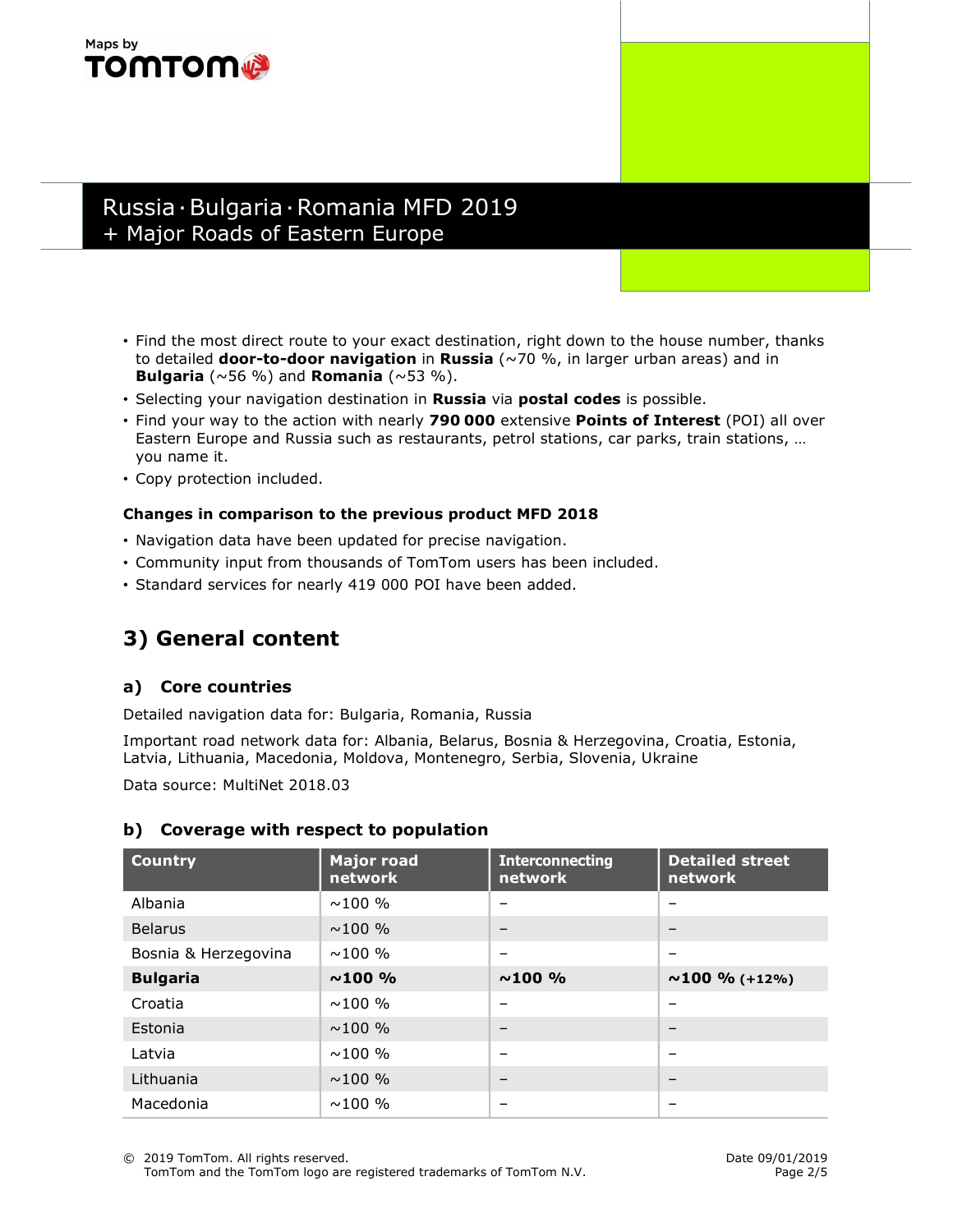#### Maps by **TOMTOM**

## Russia∙Bulgaria∙Romania MFD 2019 + Major Roads of Eastern Europe

| <b>Country</b> | <b>Major road</b><br>network | <b>Interconnecting</b><br>network | <b>Detailed street</b><br>network |
|----------------|------------------------------|-----------------------------------|-----------------------------------|
| Moldova        | $\sim$ 100 %                 | $\overline{\phantom{0}}$          | $\overline{\phantom{m}}$          |
| Montenegro     | $\sim$ 100 %                 | $\overline{\phantom{m}}$          | $\overline{\phantom{m}}$          |
| Romania        | $~100\%$                     | $~100\%$                          | $~100\%$                          |
| <b>Russia</b>  | $\sim$ 100 %                 | $~100\%$                          | $\sim$ 86 % (+10%)                |
| Serbia         | $\sim$ 100 %                 | $\overline{\phantom{m}}$          | $\overline{\phantom{0}}$          |
| Slovenia       | $\sim$ 100 %                 | $\overline{\phantom{0}}$          | $\overline{\phantom{0}}$          |
| Ukraine        | $\sim$ 100 %                 | $\overline{\phantom{0}}$          | $\overline{\phantom{m}}$          |

#### c) Product content

For countries not listed in the table, neither house number ranges nor postal codes nor dynamic route guidance using RDS/TMC are included.

| <b>Country</b>  | <b>House number</b><br>ranges | <b>Postal codes</b> | RDS/TMC <sup>1</sup> tables for<br>dynamic route guidance |
|-----------------|-------------------------------|---------------------|-----------------------------------------------------------|
| <b>Bulgaria</b> | $~56\%$                       | n.a.                | n.a.                                                      |
| <b>Romania</b>  | $~10^{15}$                    | n.a.                | <b>ves</b>                                                |
| <b>Russia</b>   | $\sim$ 70 % (+10%)            | available           | <b>ves</b>                                                |

 $<sup>1</sup>$  The availability of dynamic route guidance depends also on the navigation system capabilities.</sup>

## 4) Geometry

This product contains navigation data for more than 3.42 million km. Length has to be seen as total road net length with all different lanes as far as digitised.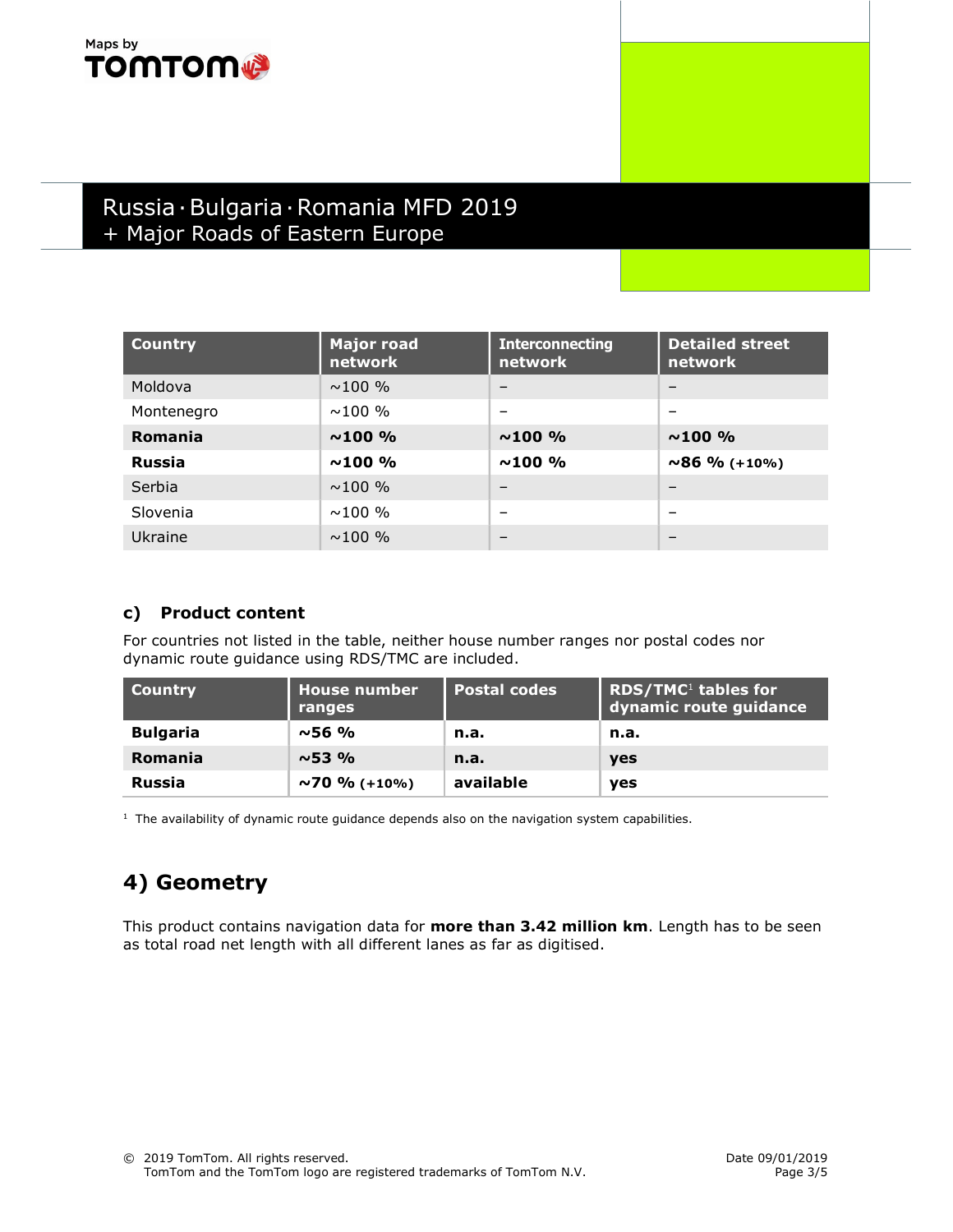#### Maps by **TOMTOM®**

## Russia∙Bulgaria∙Romania MFD 2019 + Major Roads of Eastern Europe

## 5) Standard services/POI

| <b>Service/POI name</b>  | <b>Number</b> | Service/POI name                | <b>Number</b> |
|--------------------------|---------------|---------------------------------|---------------|
| Airport                  | 329           | Motorway service                | 1 0 8 6       |
| Amusement park           | 3 6 6 7       | Mountain pass                   | 142           |
| Automatic teller machine | 138 912       | Museum                          | 4830          |
| Border crossing          | 573           | Parking                         | 102 026       |
| Camping                  | 136           | Petrol station                  | 37 669        |
| Car dealership Ford      | 186           | Pharmacy, drugstore             | 49 805        |
| Car rental               | 2 6 1 7       | Police station                  | 11 381        |
| Cemetery                 | 12 8 8 6      | Post office                     | 14 8 15       |
| Cinema                   | 1 5 9 9       | Railway station                 | 6 1 6 3       |
| Concert hall             | 367           | Religious shrine                | 22 443        |
| Dentist                  | 20 977        | Restaurant                      | 51 585        |
| Doctor                   | 31 570        | Shopping centre                 | 3 3 1 5       |
| El. Charge point         | 307           | Stadium                         | 37 108        |
| Embassy                  | 420           | Theatre                         | 1 539         |
| Exhibition               | 900           | <b>Tourist attraction</b>       | 36 247        |
| Ferry terminal           | 306           | Tourist office                  | 135           |
| Golf course              | 36            | Winery                          | 70            |
| Government office        | 14 361        | Zoo                             | 477           |
| Hospital                 | 8 9 1 6       | <b>Total</b>                    | 646 456       |
| Hotel/Motel              | 25 991        | Town centre                     | 143 066       |
| Motorway exit            | 564           | <b>Total incl. town centres</b> | 789 522       |